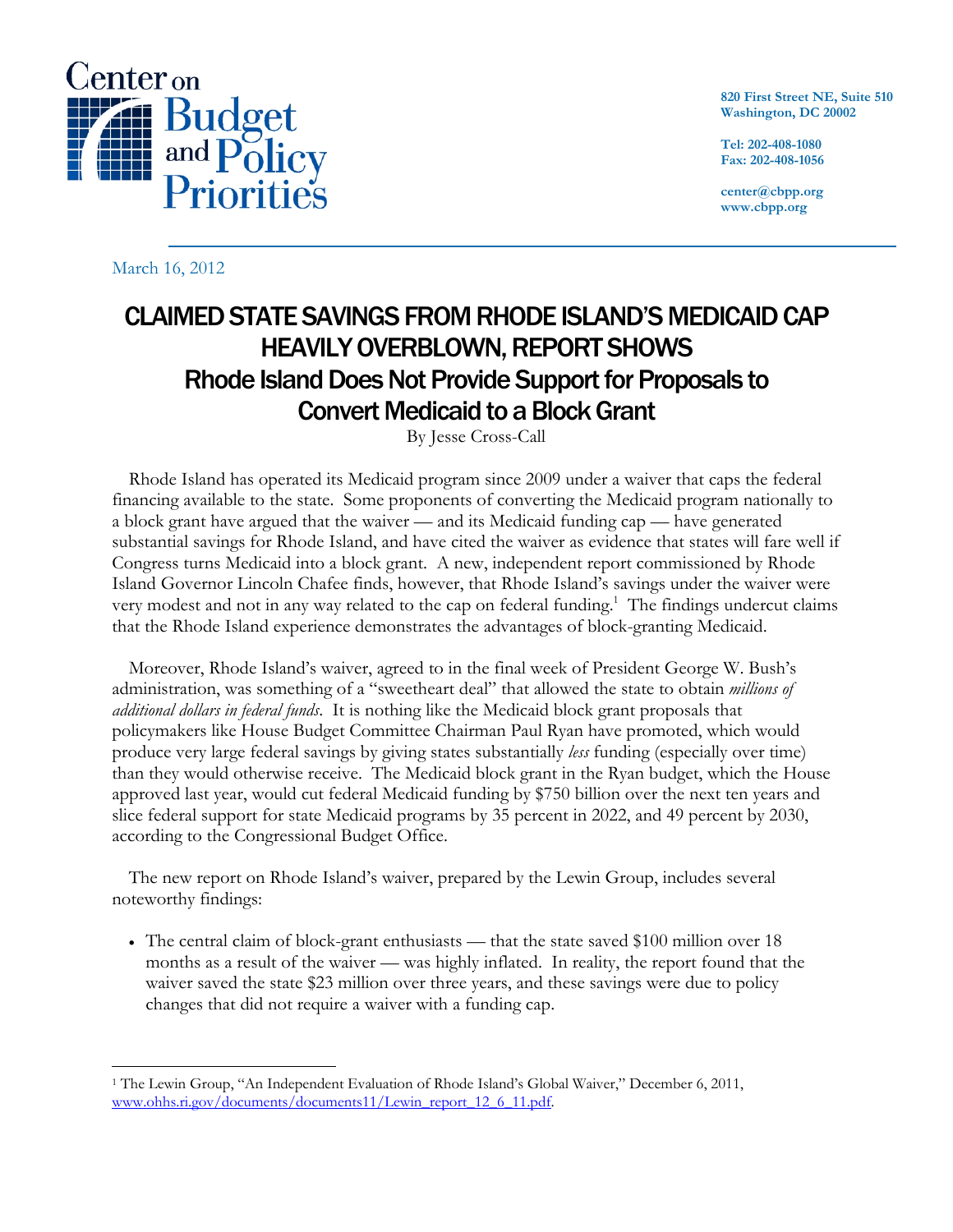- As part of the "sweetheart deal" with the Bush Administration, the state received \$42 million in new federal funds because the waiver allowed the state to claim a federal match for services that were previously funded solely by the state.
- Over the time period of the waiver, the state has saved \$32 million by utilizing *existing* flexibility that is available to all states under current federal rules. These savings are from initiatives that do not require a waiver.

## Report Rebuts Claims that Waiver Generated Large Savings

The Bush Administration approved Rhode Island's Section 1115 waiver, known as the Global Consumer Choice Compact, four days before it left office in January 2009. The waiver allowed the state to merge a number of the Medicaid waivers for which it had already received federal approval into a single one, and permitted the state to restructure how it delivers long-term care services and supports and to institute a process to rely more heavily on competitive bidding in purchasing medical equipment and various other services. Such changes can be implemented through a waiver *without* a cap.

The waiver Rhode Island received capped combined federal and state Medicaid spending at \$12.075 billion over the waiver's five-year duration (2009-2013). Under it, the federal government continues to pay a fixed percentage of Rhode Island's Medicaid costs up to the cap, with the state responsible for any costs over the cap. However, the waiver ensures that the state will never be in danger of spending beyond the cap, because the waiver set the cap *well above* what the state expected its Medicaid program to cost over the five-year period. (Rhode Island also can terminate the waiver at any time — for example, if it begins to receive less federal funds than it would get under the regular Medicaid program — a feature not present in block-grant proposals.)

Of particular note, the waiver gives the state access to several *additional streams of federal Medicaid funding* that are *not* available to states under the regular Medicaid law. The waiver allows the state to claim federal matching funds for certain health care services that previously were funded entirely with state dollars because states normally can't receive federal Medicaid matching funds for those services.<sup>2</sup> For example, the waiver lets the state receive federal Medicaid matching payments for health care services provided to certain individuals with HIV who otherwise are not eligible for Medicaid because their income is too high.

Some supporters of block-granting Medicaid have likened the waiver to a block grant and claimed, without corroboration from any current state officials, that in its first 18 months, the waiver saved the state more than \$100 million.<sup>3</sup> Governor Lincoln Chafee, who took office in 2011, commissioned the Lewin Group to determine the waiver's actual financial impact.

-

<sup>2</sup> For more information about Rhode Island's waiver, see Jesse Cross-Call and Judith Solomon, "Rhode Island's Global Waiver Not a Model For How States Would Fare Under a Medicaid Block Grant," Center on Budget and Policy Priorities, March 22, 2011.

<sup>3</sup> In January 2011, the Galen Institute, which supports converting Medicaid to a block grant, issued a paper by Gary Alexander, the former Secretary of the Rhode Island Executive Office of Health and Human Services and Director of the Department of Human Services. The paper included claims of state savings under the waiver that current Rhode Island officials had not been able to verify. See "Rhode Island Medicaid Reform Global Consumer Choice Compact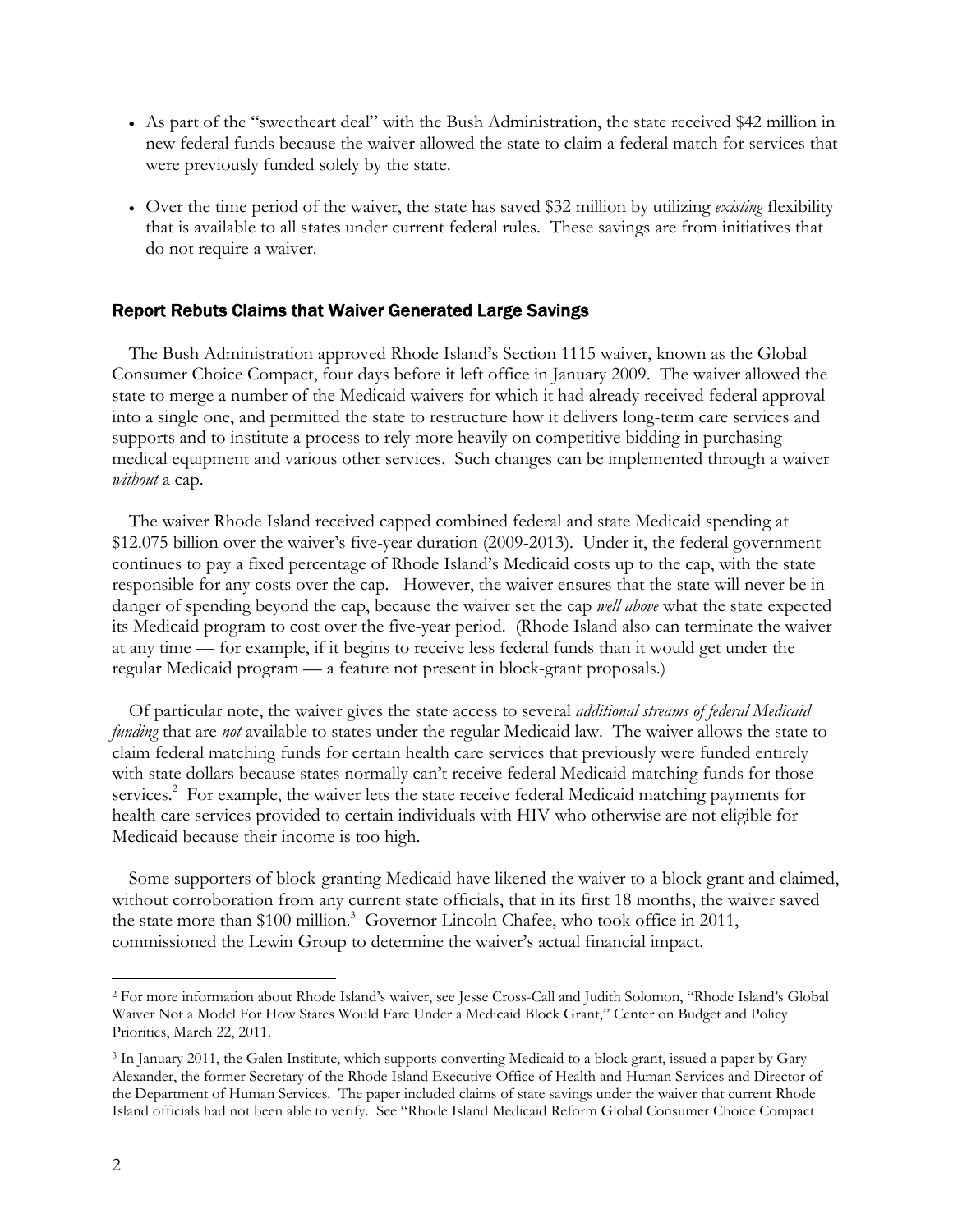The Lewin Group report found that claims that the waiver had led to over \$100 million in state savings were false. The state saved \$23 million over three years as a result of the flexibility the waiver gave it to move more of its Medicaid population into managed care and to redesign payment structures for certain services.

The report found that Rhode Island realized greater savings — \$32 million over three years — by utilizing *existing* flexibilities available under federal law to all states. The state took additional steps to emphasize home- and community-based services for people needing long-term care, implemented tougher measures against waste, fraud, and abuse, redesigned services for children with special needs, and cut reimbursements to certain providers. None of these policies require a cap on overall Medicaid spending, and many do not require a federal waiver at all.

Finally, the report found that the provision of the waiver that allows Rhode Island to receive federal matching funds for various *additional* health care services that normally aren't eligible for federal Medicaid reimbursement enabled the state to claim \$42 million in federal funds it would not otherwise have received.

To these amounts must be added the \$523 million in additional federal Medicaid funding that Rhode Island received as a result of the temporary increase in the federally-financed share of state Medicaid costs from October 2008 through June 2011, under the 2009 Recovery Act.<sup>4</sup> This influx of Recovery Act funding is the primary reason why the state's share of Medicaid expenditures declined in the first years of the waiver, and is how the state achieved a large portion of its overall Medicaid savings.

## Rhode Island Waiver Differs Markedly from Recent Block Grant Proposals

Although some block-grant proponents have described Rhode Island's waiver as a block grant, the state's experience under the waiver stands in sharp contrast to how states would be affected under the conversion of Medicaid to a block grant.

Several key features of the waiver — most notably, the ability it gave Rhode Island to claim additional federal matching funds for a broader array of health services than regular Medicaid allows, as well as a cap set *well above* the state's expected Medicaid spending level — insulated Rhode Island from the harsh decisions that states would be forced to make under block grant proposals like Rep. Ryan's. Most federal block-grant proposals are designed to reduce federal Medicaid expenditures substantially by giving states *far less* federal funding than they otherwise would receive, not the other way around. Each state would get a fixed dollar amount (usually based on the state's current

Waiver," January 28, 2011, www.galen.org/assets/RIMedicaidReform.pdf. Some conservative columnists and other conservative policy organizations that favor a Medicaid block grant, such as the American Action Forum and the Pacific Research Institute, have cited the paper, but current state officials dispute the Galen paper's claims. See Megan Hall, "Former DHS director published unauthorized report on global waiver," *The Pulse*, WRNI Health Care blog, January 20, 2011, http://wrnihealthcareblog.wordpress.com/2011/01/20/what-happened-to-gary-alexander/.

<sup>4</sup> This includes \$448 million in increased federal Medicaid matching funds under the original Recovery Act and \$75 million under the six-month modified extension of its provisions. The Kaiser Family Foundation, "Impact of the Medicaid Fiscal Relief Provisions in the American Recovery and Reinvestment Act (ARRA)," October 2011.